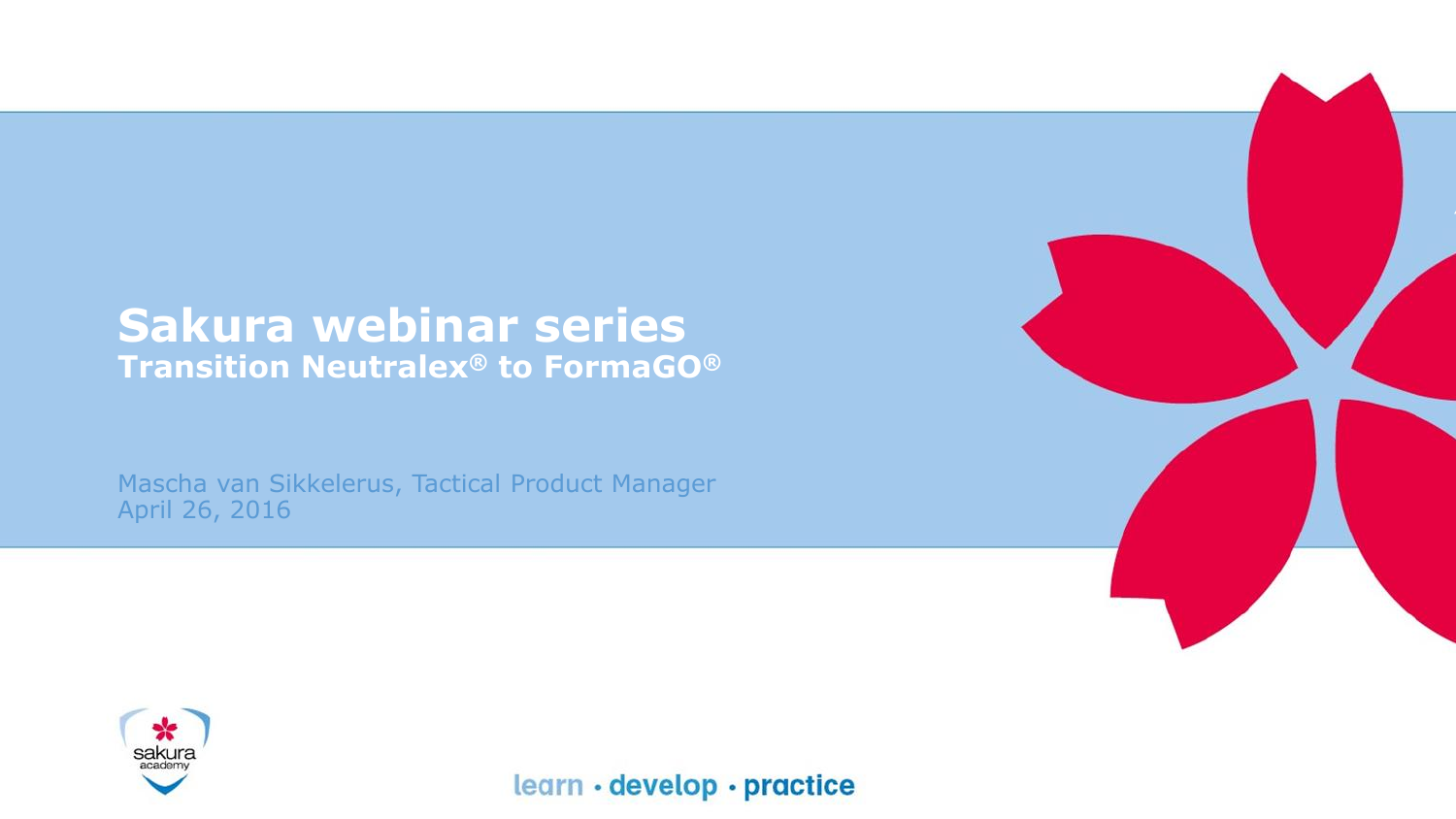### **Sakura webinar series:**

- Goal: Inform you about the transition Neutralex**®** to FormaGO**®**
- Use phone line if your online audio is poor
- Lines are muted
- Post your question, a selection of the questions will be answered at the end
- You will receive a copy of this presentation



Today's presenter:

Name: Mascha van Sikkelerus Function: Tactical Product Manager Grossing, Identification, Sectioning

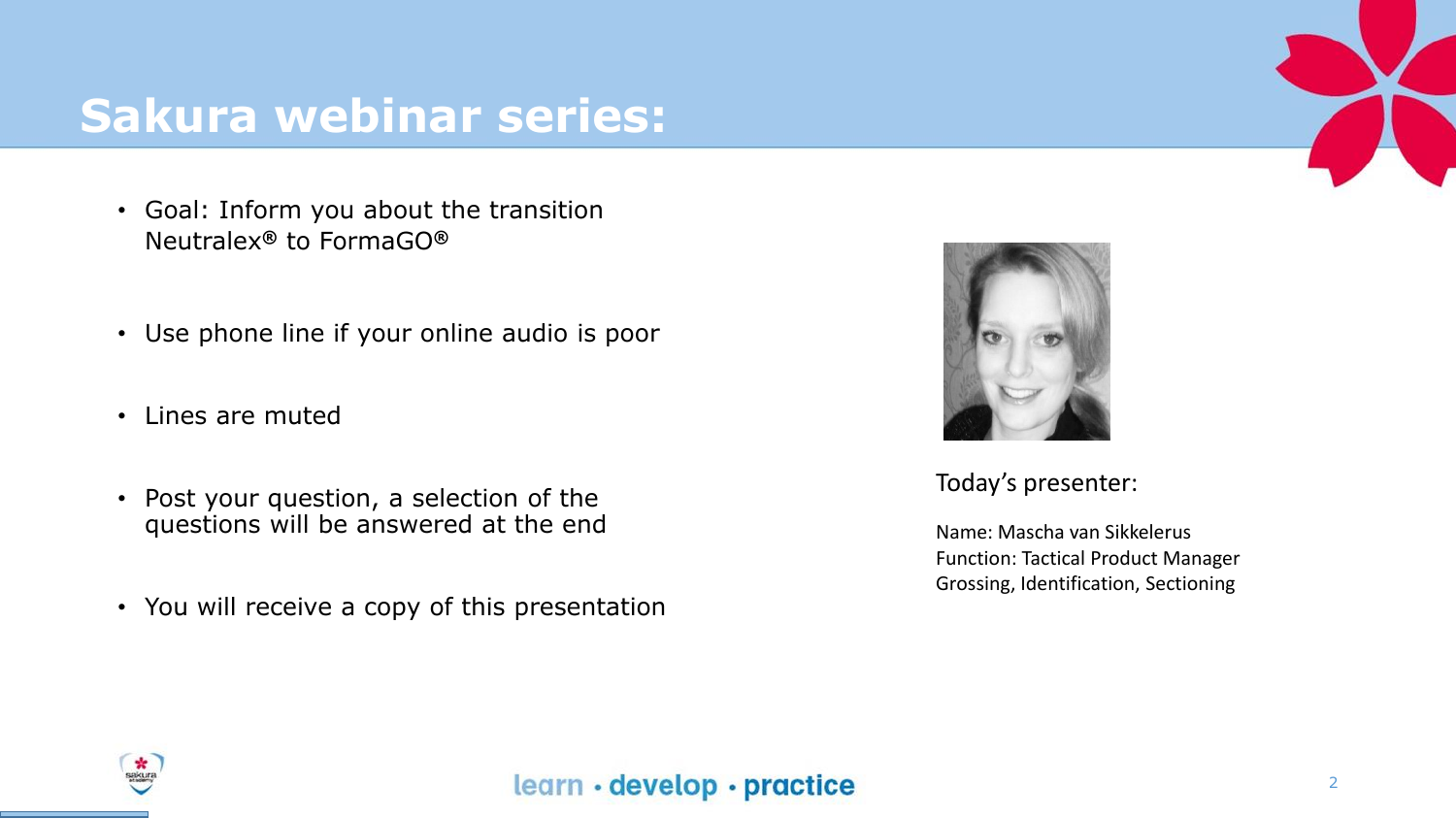#### **Agenda**



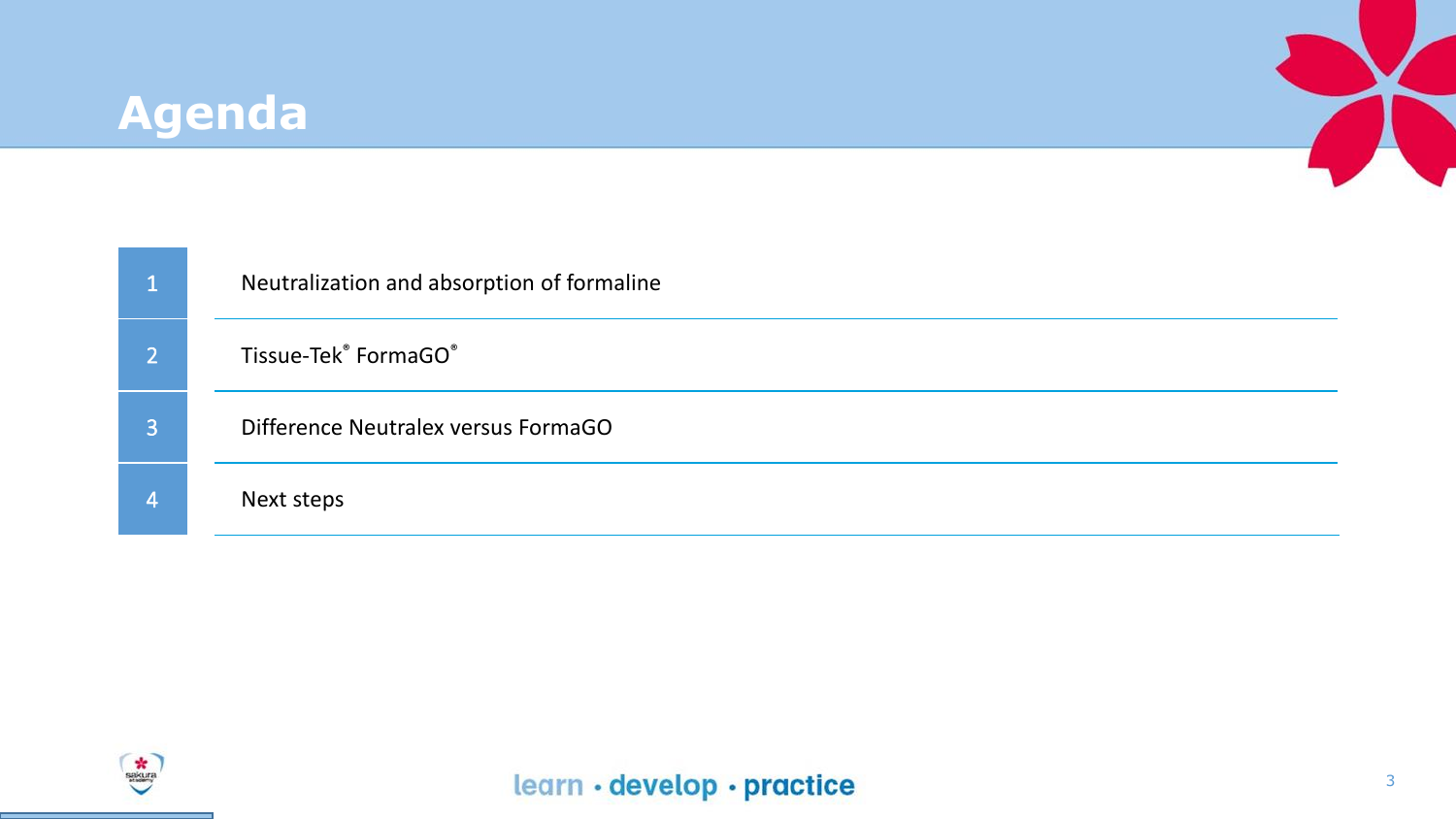# **Neutralization and absorption of formaline**

Risks of using formalin:

- Carcinogenic
- Inhalation risks
- Irritates when it touches the skin

Why neutralization and absobption?

To minimizes the exposure to formalin waste and spills and all

the vapours which occurs from this.



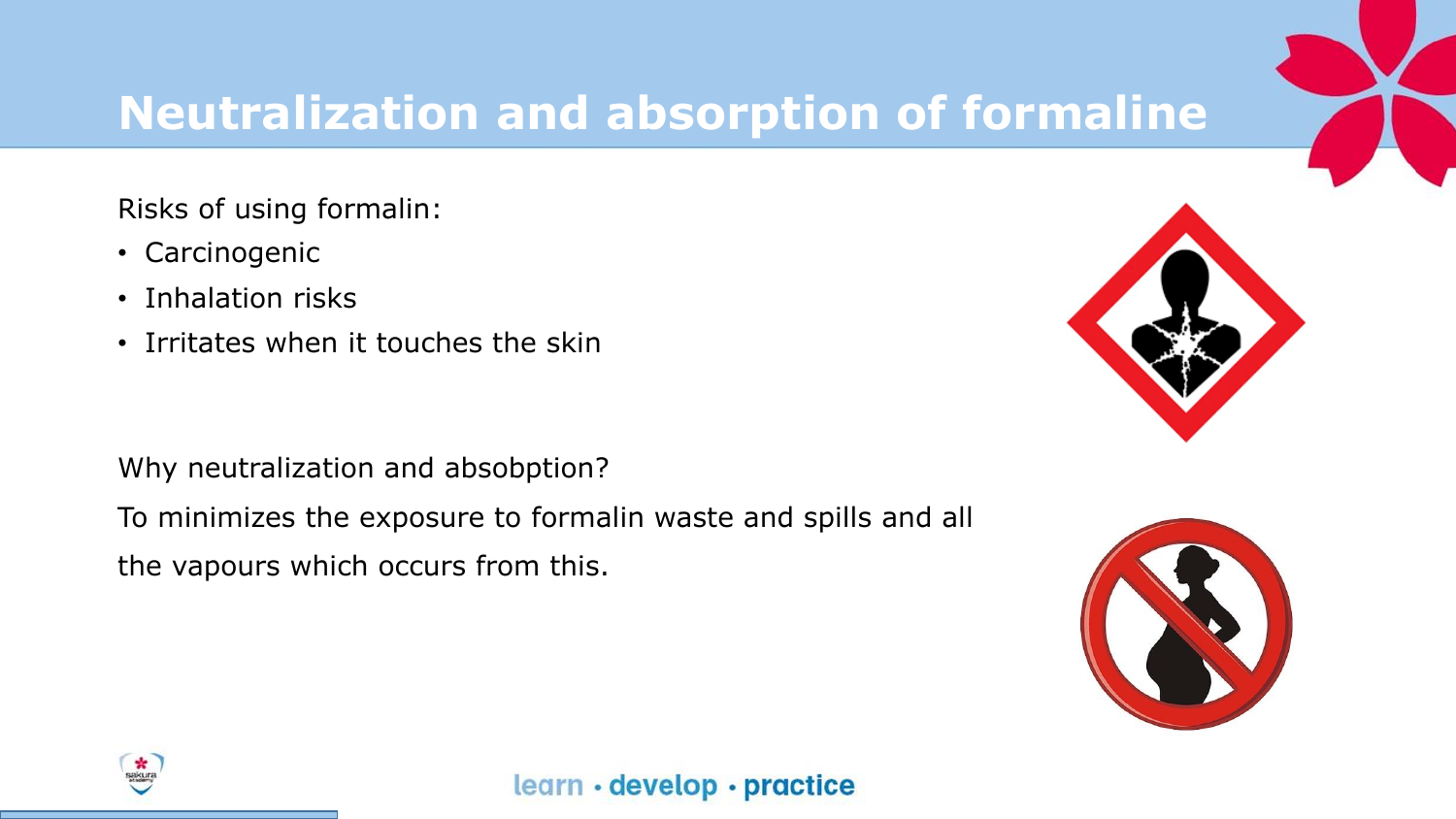#### **Tissue-Tek® FormaGO®**

Products that **protect staff** and **the environment**  from the **hazardous effects of formalin**.

Sakura developed this new product line to improve

- **performance**,
- **reliability** and
- **convenience**

in handling formalin.

#### **Item Description**

- 9151 FormaGO Formalin Neutralizer
- 9154 FormaGO Formalin Absorption Wipes
- 9157 FormaGO Formalin Absorption Pads, Large
- 9158 FormaGO Formalin Absorption Granules



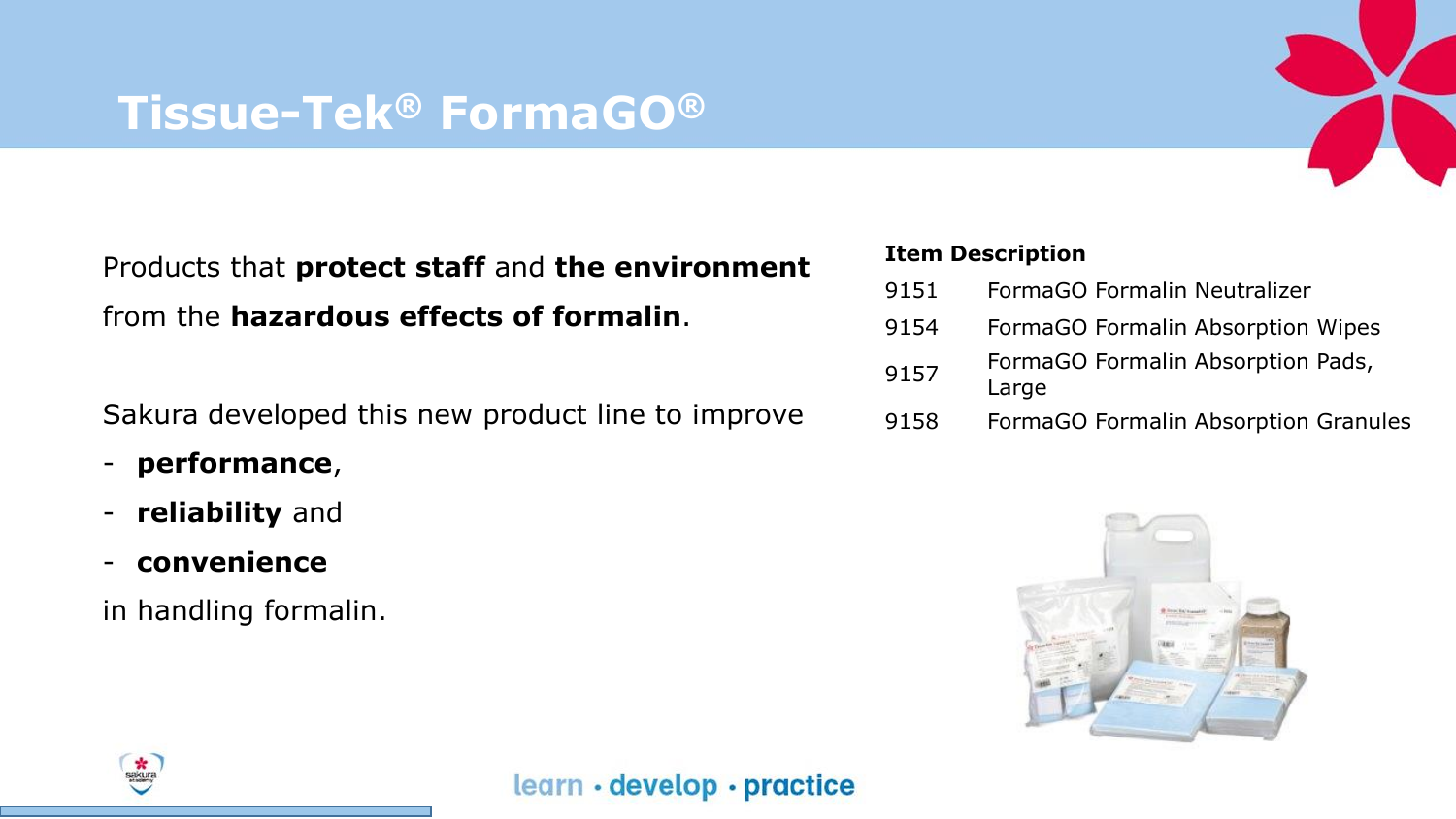## **FormaGO Formalin Neutralizer**

**What**: Neutralizing powder

**Use for**: Neutralizing formalin waste Each premeasured pouch neutralizes 1 gallon of 10% formalin.

**Benefit**: Improved handling of hazardous waste. Environmental safety

| 9151 Tissue-Tek FormaGO Formalin Neutralizer |                        |  |  |
|----------------------------------------------|------------------------|--|--|
| <b>Package description</b>                   | 16 packages of 0,75 kg |  |  |
| <b>Sales quantity</b>                        | 1x16                   |  |  |



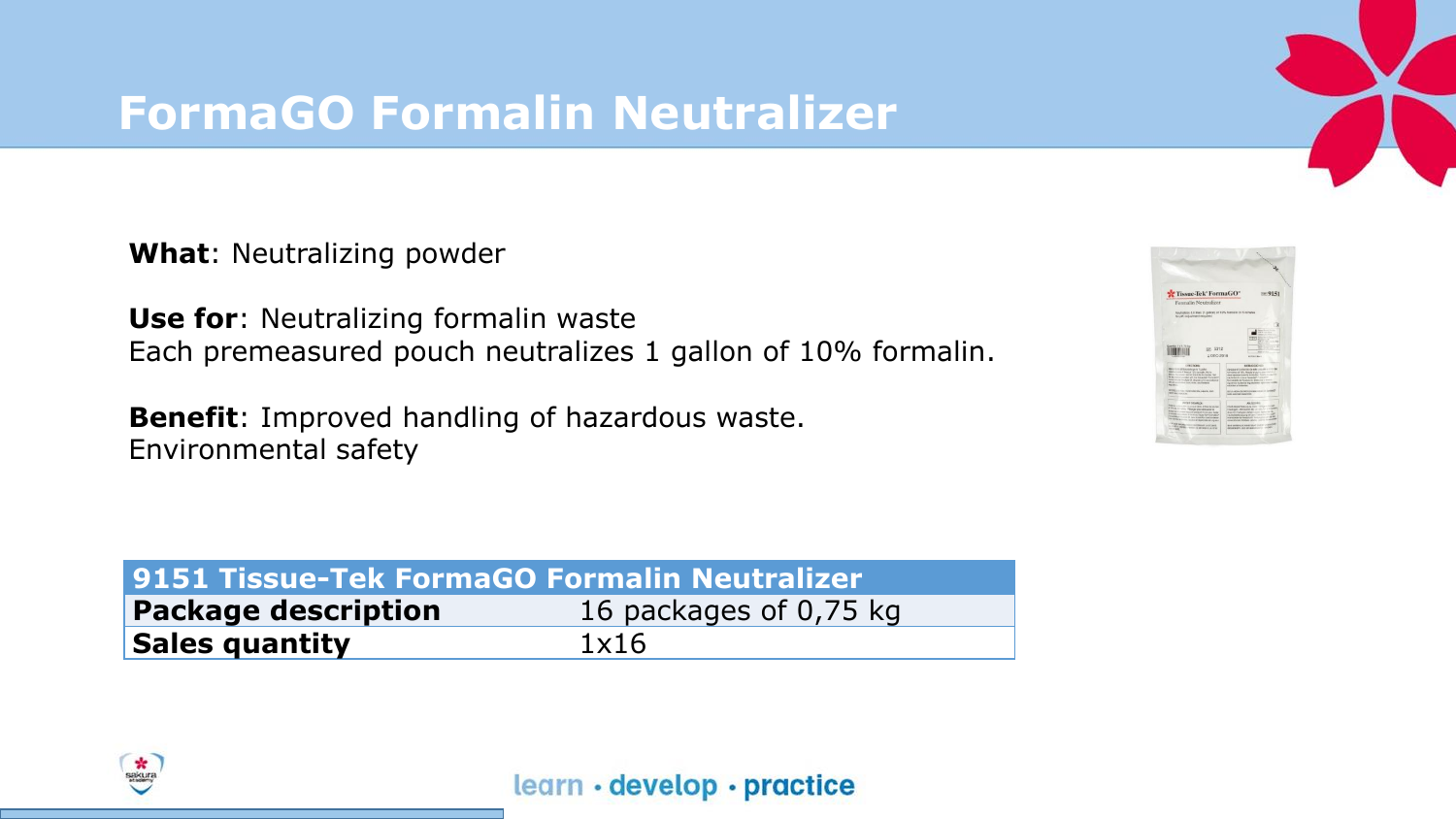## **FormaGO Formalin Absorption Wipes**

**What**: Thick, sturdy cloth-like wipes

**Use for**: Removal, neutralize and absorbing small formalin spills (like drops).

**Benefit**: Protect laboratory personnel from exposure to formalin vapours.

| 9154 Tissue-Tek FormaGO Formalin Absorption Wipes |                        |
|---------------------------------------------------|------------------------|
| <b>Package description</b>                        | 4 packages of 25 wipes |
| Sales quantity                                    | 1×100                  |





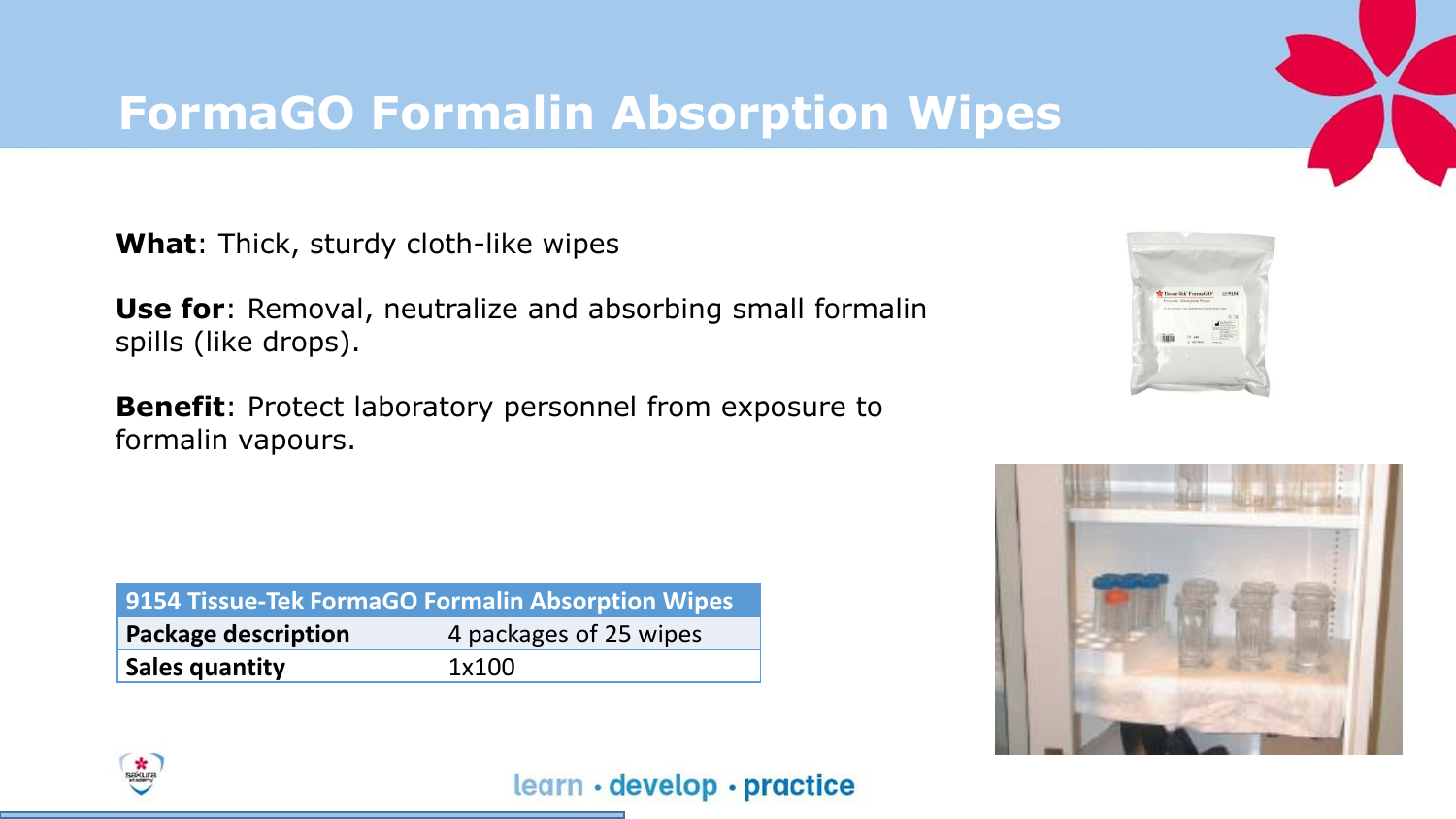## **FormaGO Formalin Absorption Pads**

**What**: Sturdy and durable grossing pads with liner

**Use**: During grossing. Place tissue specimens on the blue pads during grossing to absorb present formalin and reduce harmful vapours.

**Benefit**: Lower vapour concentrations, absorbing formalin during grossing.

To help prevent specimen cross-contamination between cases

| 9157 Tissue-Tek FormaGO Formalin Absorption Pads, Large |                             |  |  |  |
|---------------------------------------------------------|-----------------------------|--|--|--|
| <b>Package description</b>                              | 10 packages of 10 pads each |  |  |  |
| <b>Sales quantity</b>                                   | 10x100                      |  |  |  |
| Dimensions (LxWxH) or (ØxH)                             | $25x32x2$ cm                |  |  |  |





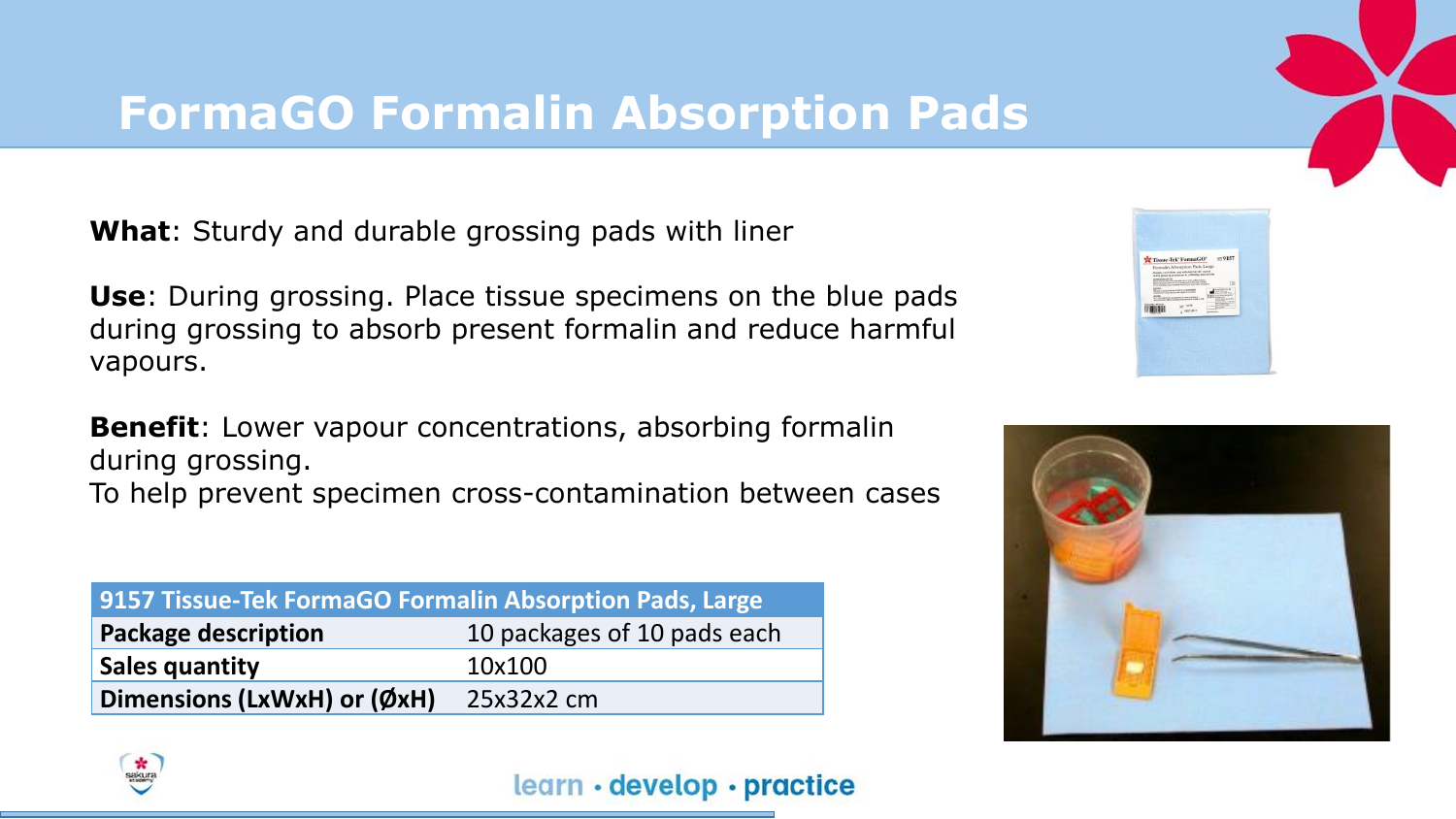#### **FormaGO Formalin Absorption Granules**

**What**: Bottle of Absorption Granules

**Use**: Ideal for large formalin spills. Distribute the granules over the spill and it will absorb the spilled formalin and neutralizes the vapours.

**Benefit**: protect laboratory personnel from exposure to formalin vapours.

| 9158 Tissue-Tek FormaGO Formalin Absorption Granules |               |  |  |
|------------------------------------------------------|---------------|--|--|
| <b>Package description</b>                           | Pot of 900gr. |  |  |
| <b>Sales quantity</b>                                | 1x2           |  |  |





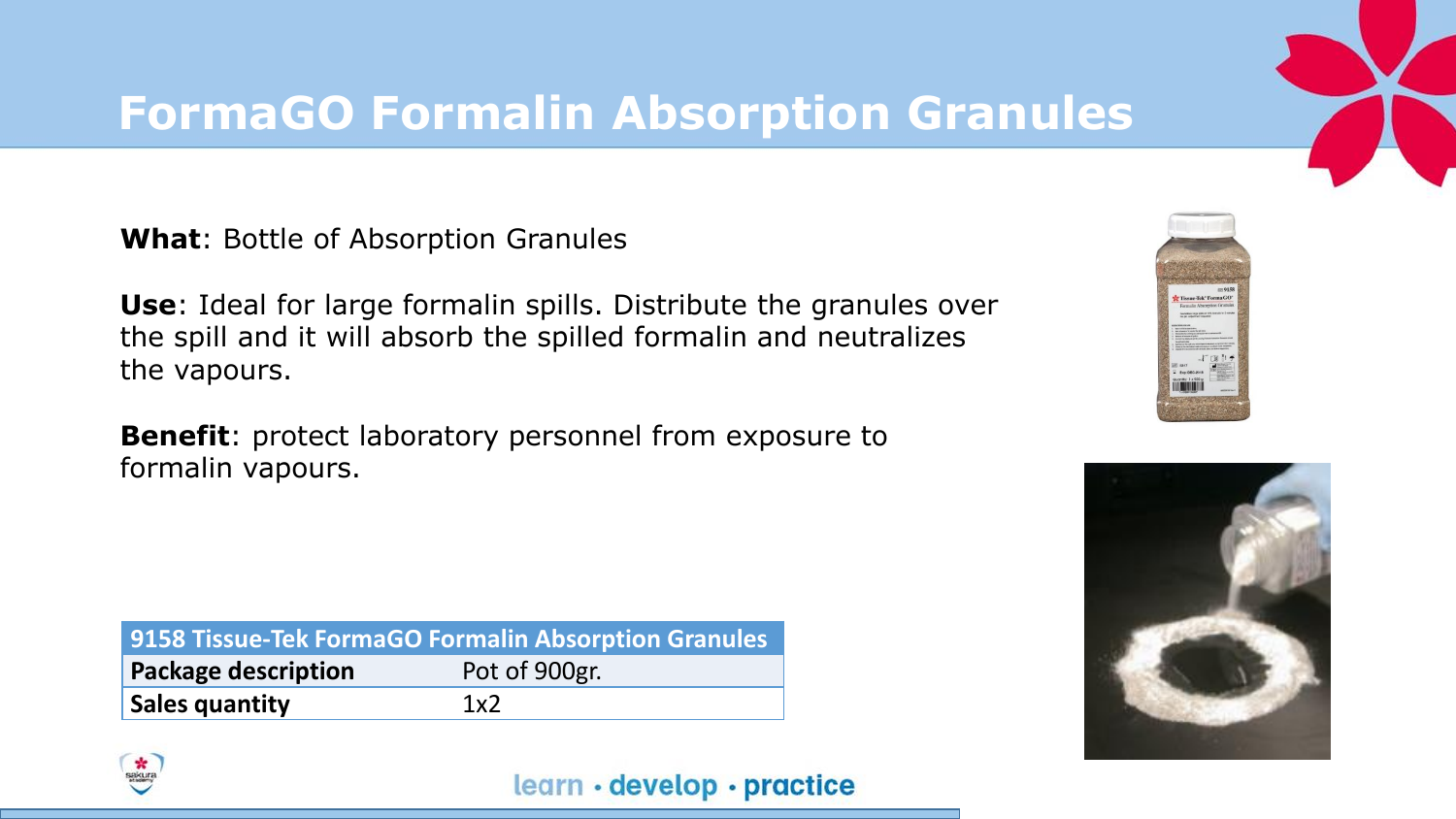## **Difference Neutralex versus FormaGO**

- Pads: 18% more absorption of formalin
- Neutralizer: 2- 3 times faster neutralization of formalin as low as in 5 minutes

| <b>loid</b> | <b>Neutralex Old Neutralex</b><br><b>item code</b> product description |        | <b>FormaGO</b> | <b>Item code Tissue-Tek FormaGO</b><br>description | <b>FormaGO</b><br>amount |
|-------------|------------------------------------------------------------------------|--------|----------------|----------------------------------------------------|--------------------------|
| 4047        | NEUTRALEX <sup>™</sup> Pouches                                         | $\geq$ | 9151           | FormaGO Formalin Neutralizer                       | 16 pouches               |
|             |                                                                        |        |                | FormaGO Formalin Absorption                        | $4 \times 25$ wipes      |
| 4279        | <b>NEUTRA-WIPES™</b>                                                   | $\geq$ | 9154           | Wipes                                              | (was 60cs)               |
|             |                                                                        |        |                | FormaGO Formalin Absorption                        |                          |
| 4295        | <b>NEUTRA-PADS™</b>                                                    | $\geq$ | 9157           | Pads, Large                                        | $10 \times 10$ pads      |
|             |                                                                        |        |                | FormaGO Formalin Absorption                        |                          |
| 4304        | <b>NEUTRA-FORM™</b>                                                    | $\geq$ | 9158           | Granules                                           | $\vert$ 2 jars           |

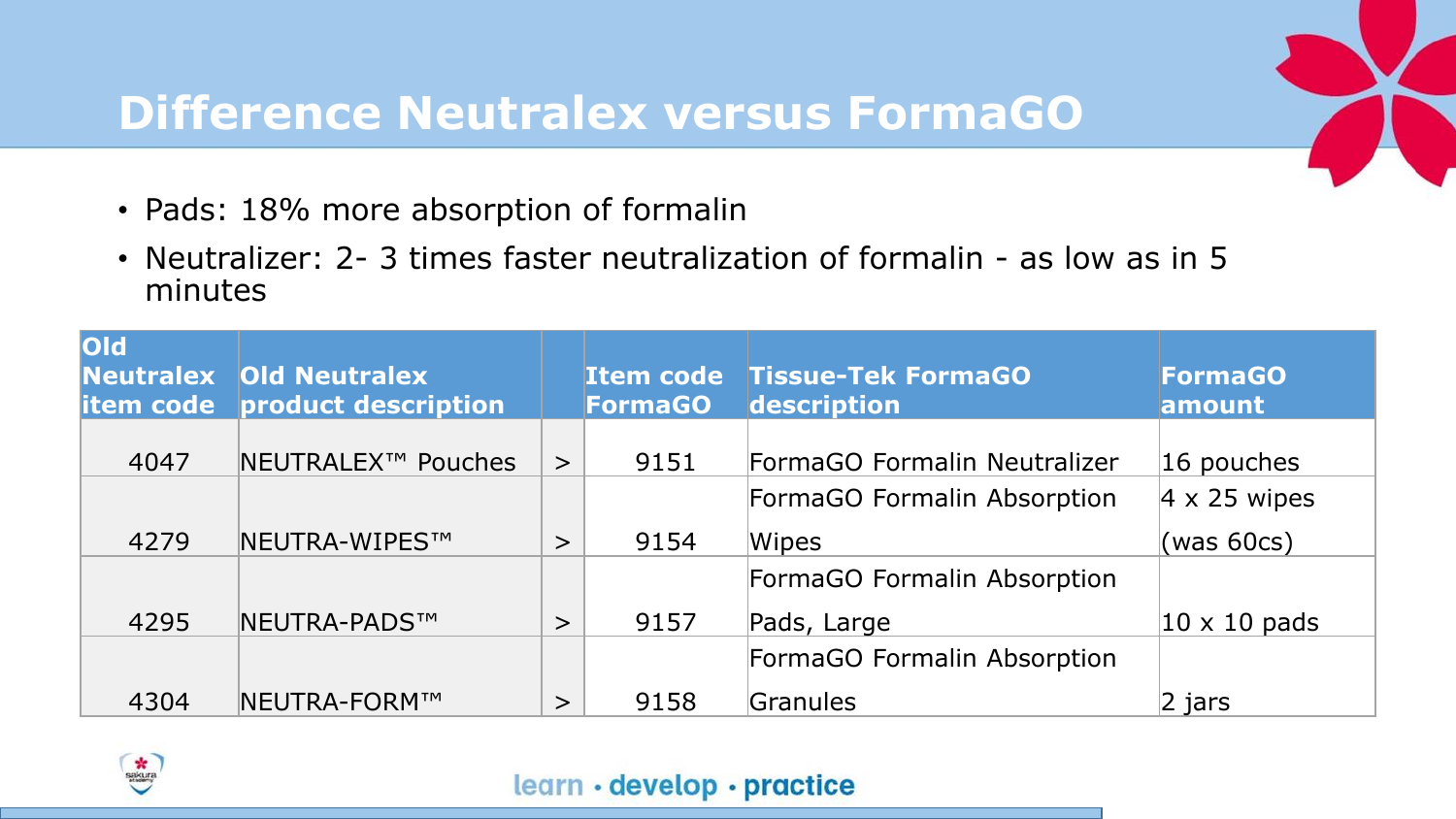#### **Summarize**



| <b>Issue</b>                         | <b>Solution</b>                             |
|--------------------------------------|---------------------------------------------|
| Harmful vapours and present formalin | <b>FormaGO Formalin Absorption Pads</b>     |
| during grossing                      |                                             |
| large formalin spills                | <b>FormaGO Formalin Absorption Granules</b> |
| small formalin spills                | <b>FormaGO Formalin Absorption Wipes</b>    |
| Neutralizing formalin waste          | FormaGO Formalin Formalin Neutralizer       |

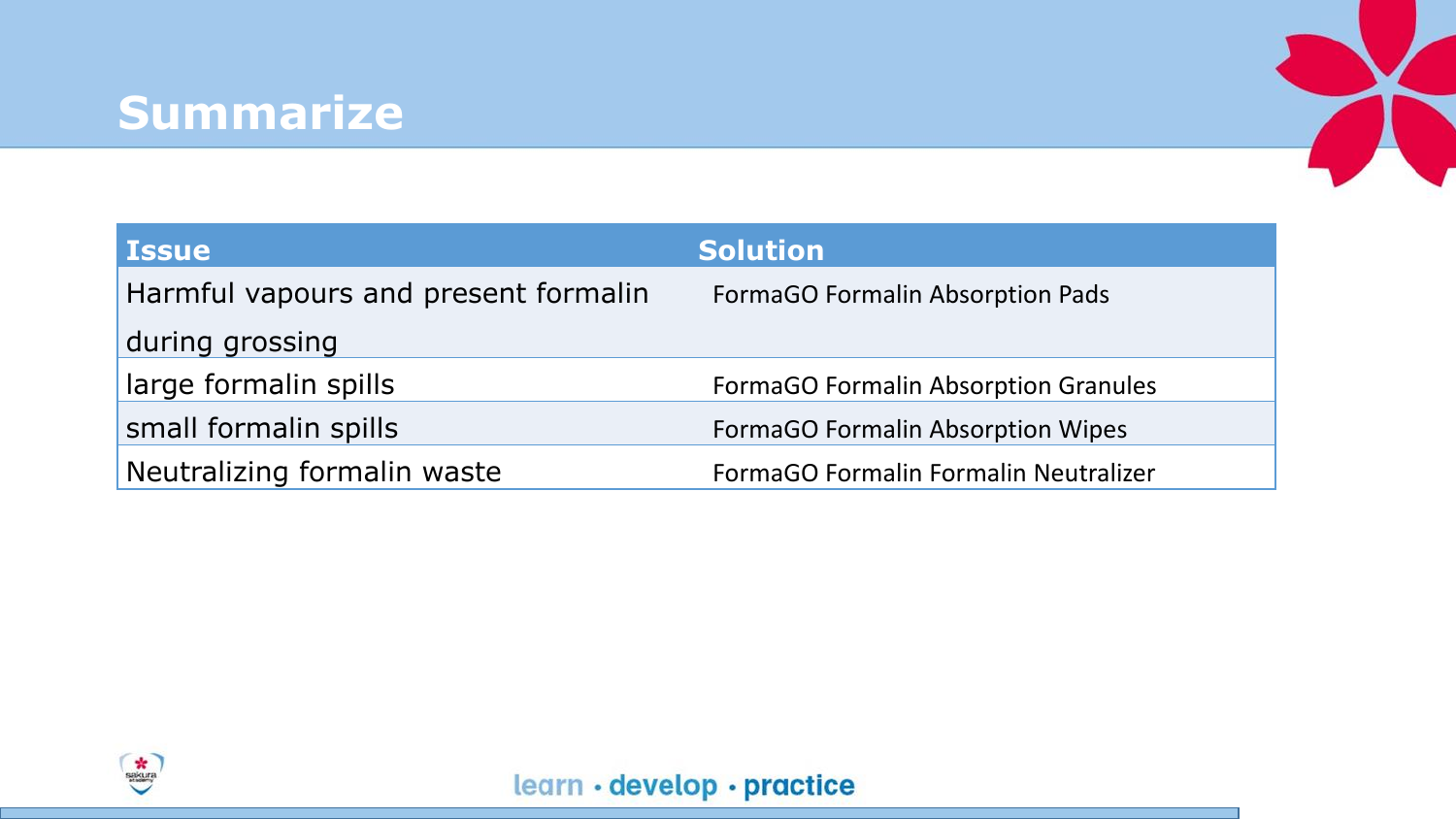

- 1. Investigating the current long-term contracts and the open tenders
- 2. Send out last outstanding Neutralex orders to customers
- 3. Convert Neutralex orders into FormaGO orders in colaboration with account managment and logistics
- 4. Send out a mailing to introduce FormaGO (May)

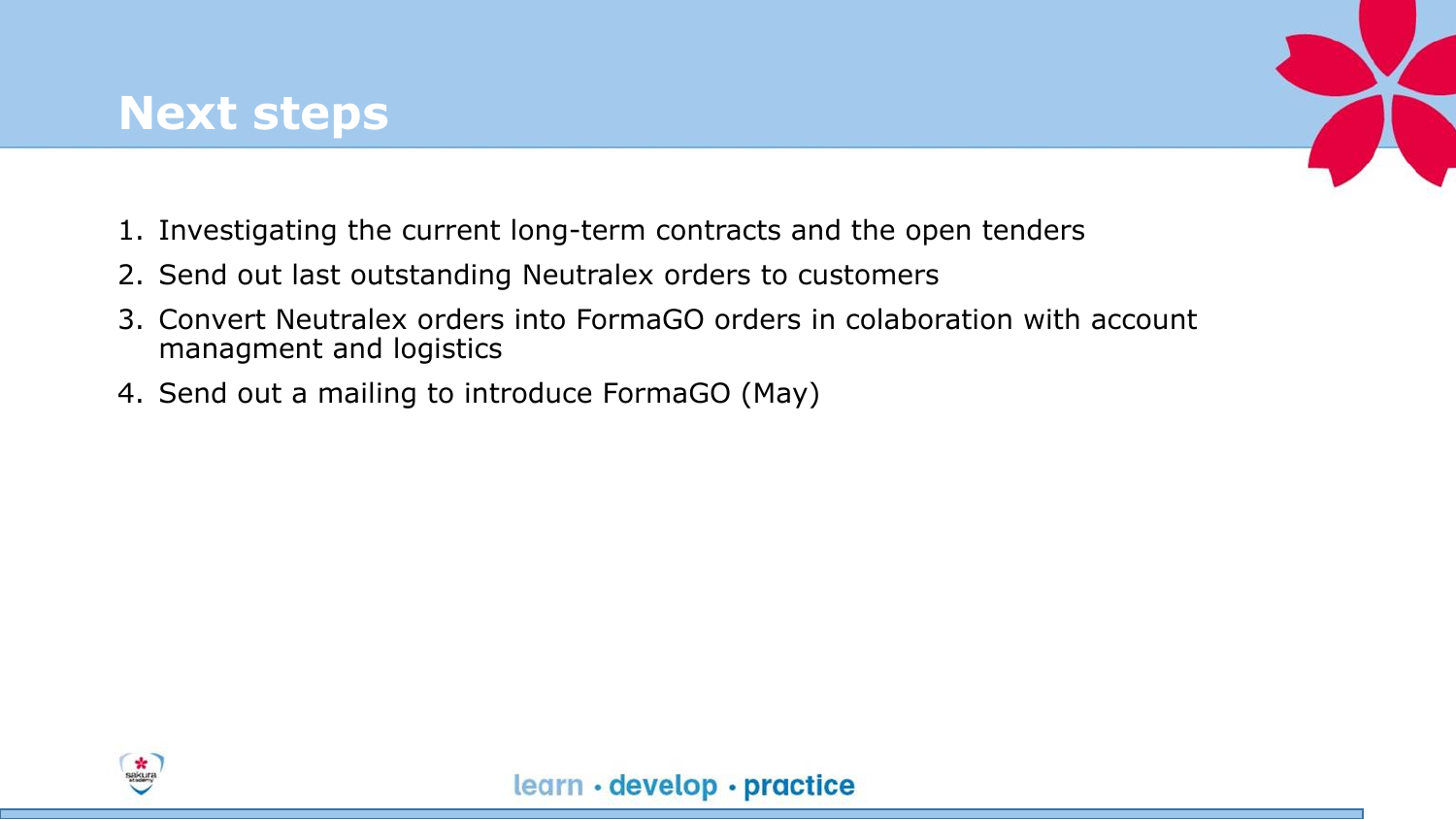

- Evaluation form will appear immediately after this webinar
- You will receive a copy of this presentation
- For unanswered questions contact: m.vansikkelerus@sakura.eu